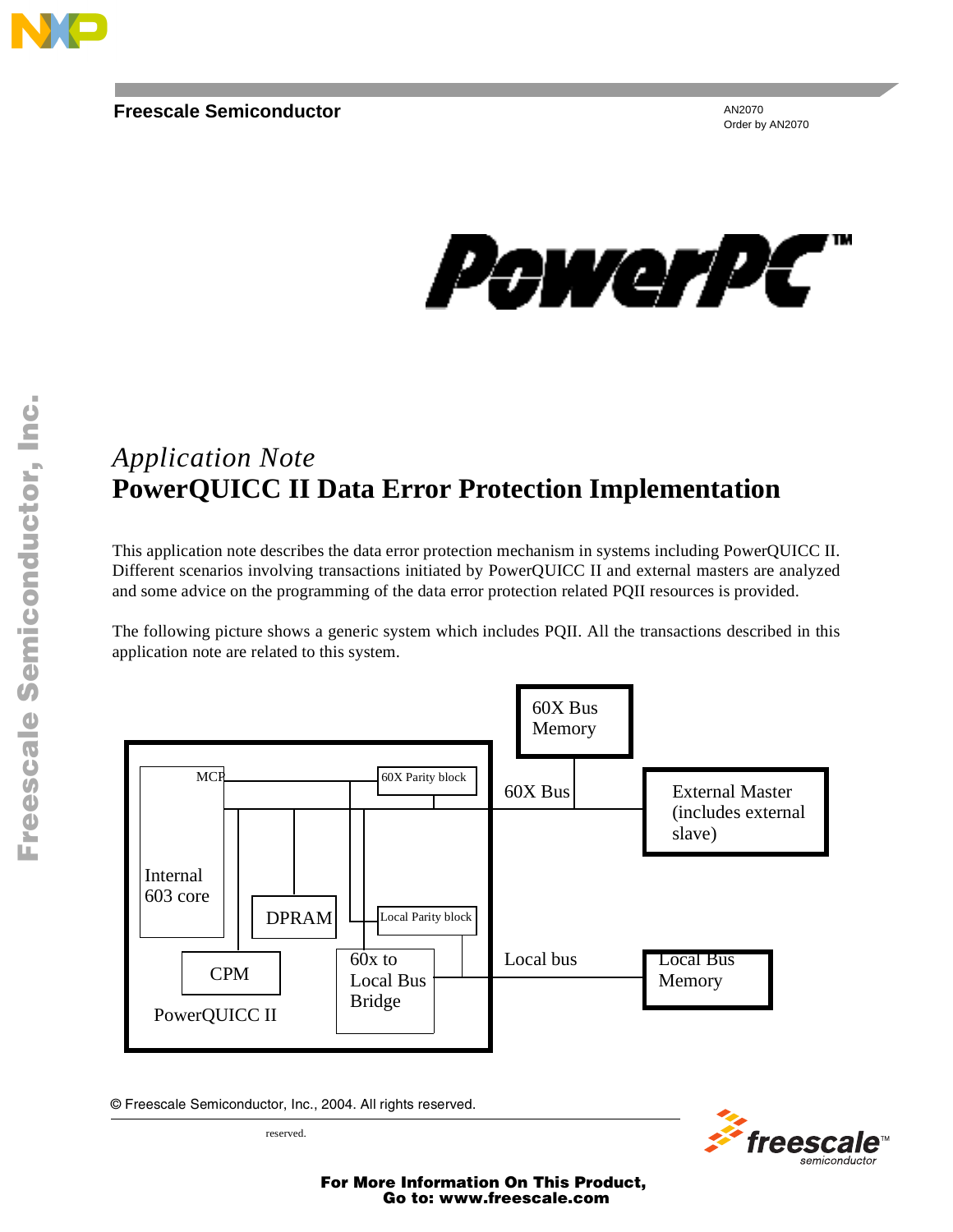

### **General Considerations**

The parity or ECC is generated and checked by two blocks (60X/Local Parity block) which are part of the memory controller. These blocks are logically placed at the edge of the data paths (close to the external pins). Since both transactions initiated by the 60X core and the CPM SDMA engine must be handled by the same mechanism, the data bus parity logic included in the 603 core is not used and must be disabled (by resetting the bit EBD in the HID0 register).

The Parity/ECC logic is controlled by the Chip Select mechanism. For each memory bank the type of data error protection must be selected in the BRx[DECC] field. Furthermore, the Parity/ECC will be generated and checked on the bus associated with the respective memory bank (as an example, if  $BRx[MS] = 001$ and BRx[DECC]=10, RMW parity will be generated and checked on the Local Bus). If a transaction does not hit in any of the defined memory banks, there will be no Parity/ECC generation or checking.

Parity errors or ECC fatal errors are reported to core using the MCP signal.

If the internal 60X core is enabled the result will be a Machine Check Exception or Checkstop State. The 603 core external MCP input must be enabled by setting bits HID0[EMCP]. If a Machine Check Exception is required, also the MSR[ME] bit must be set. For more details regarding the Machine Check Exception, see section 4.5.2 in the MCP603e Risc Microprocessor User Manual.

If the internal 603 core is disabled, the NMI\_OUT pin will be asserted as a result of parity errors or ECC fatal errors. The NMI\_OUT is automatically configured as an output when the internal core is disabled.

The following sections of this application note describes possible transactions and the data error protection resources involved.

### **Transactions initiated by the 603 core or CPM and targeted to external memories or peripherals**

These transactions are usually assisted by the memory controller. The desired type of data error protection must be selected in the BRx[DECC] register. If an external memory controller is used and data error protection is required, a memory bank must be defined (using a BRx/ORx register pair) and the bit BRx[EMEMC] must be set. If RMW or ECC is selected, the external memory controller must be able to handle read-modify-write cycles.

## **Transactions initiated by the 603 core or CPM and targeted to external 60X slaves**

In order to support data error protection for transactions targeted to external 60X bus slaves a memory bank which covers the external slave address range must be defined using a BRx/ORx register pair. The BRx[EMEMC] bit must be set since the external slave does not need the assistance of the memory controller. Also the BRx[DECC] field must be set to 01 in order to generate and check normal parity. It is possible to select (using the BRx[DECC] field) RMW parity or ECC but in this case the external slave must be able to support read-modify-write cycles.

### **Transactions initiated by external masters and targeted to external 60X bus memories**

If the PQII memory controller is used to assist the external master in these transactions it is possible to program the respective BRx[DECC] field for normal parity. In this case the PQII will drive and check normal

n d u  $\mathbf 0$ t o

r, I

n

.<br>ق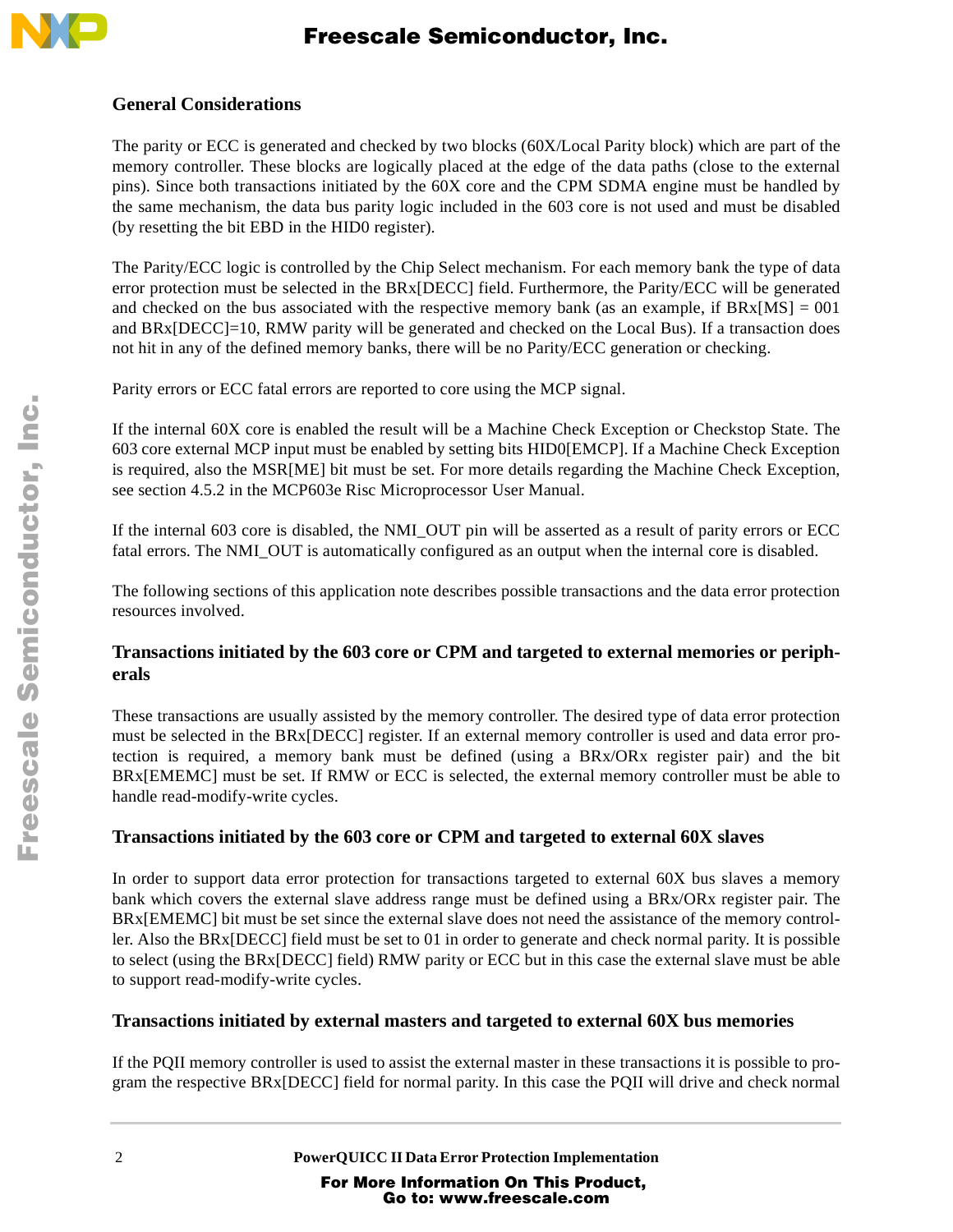

parity on the 60X bus, to and from the memories. RMW parity or ECC can also be selected if the external master is designed to generate read-modify-write transactions for write cycles with the transfer size smaller than the port size (or if the external master will initiate only transactions with the transfer size of full port size (64 bits)). An second PQII is an example of such a master, however there aren't others available to the best of my knowledge.

#### **Transactions initiated by external masters and targeted to external local bus memories**

In this case the memory controller is programmed to assist transactions on the local bus. The data error protection mechanism will generate and check parity or ECC (as programmed in the BRx[DECC]) on the local bus and report errors either to the internal 603 core (if enabled) or to an external core using the NMI\_OUT signal. No data error protection is available on the 60X bus. If data parity is required on the 60X bus an external chip is recommended for parity generation and checking.

### **Transactions initiated by external masters and targeted to DPRAM**

For these transactions no data error protection is available on the 60X bus. If data parity is required on the 60X bus an external chip is recommended for parity generation and checking.

### **Summary**

In order to use the PQII data error protection mechanism the following bits and fields must be programmed:

•HID0[EBD] in order to disable the 603 core data parity checking

 $\bullet$ HID0[EMCP] = 1 in order to enable the MCP input of the 603 core (if the 603 core is enabled) •MSR[ME]=1 to enable machine check exceptions (if required)

•ORx/BRx for each of the banks (address windows) where data error checking must be enabled •BRx[DECC] to select the type of data error protection

 $\bullet$ BRx[EMEMC] =1 if the respective bank is associated with an external slave which does not need the assistance of the memory controller